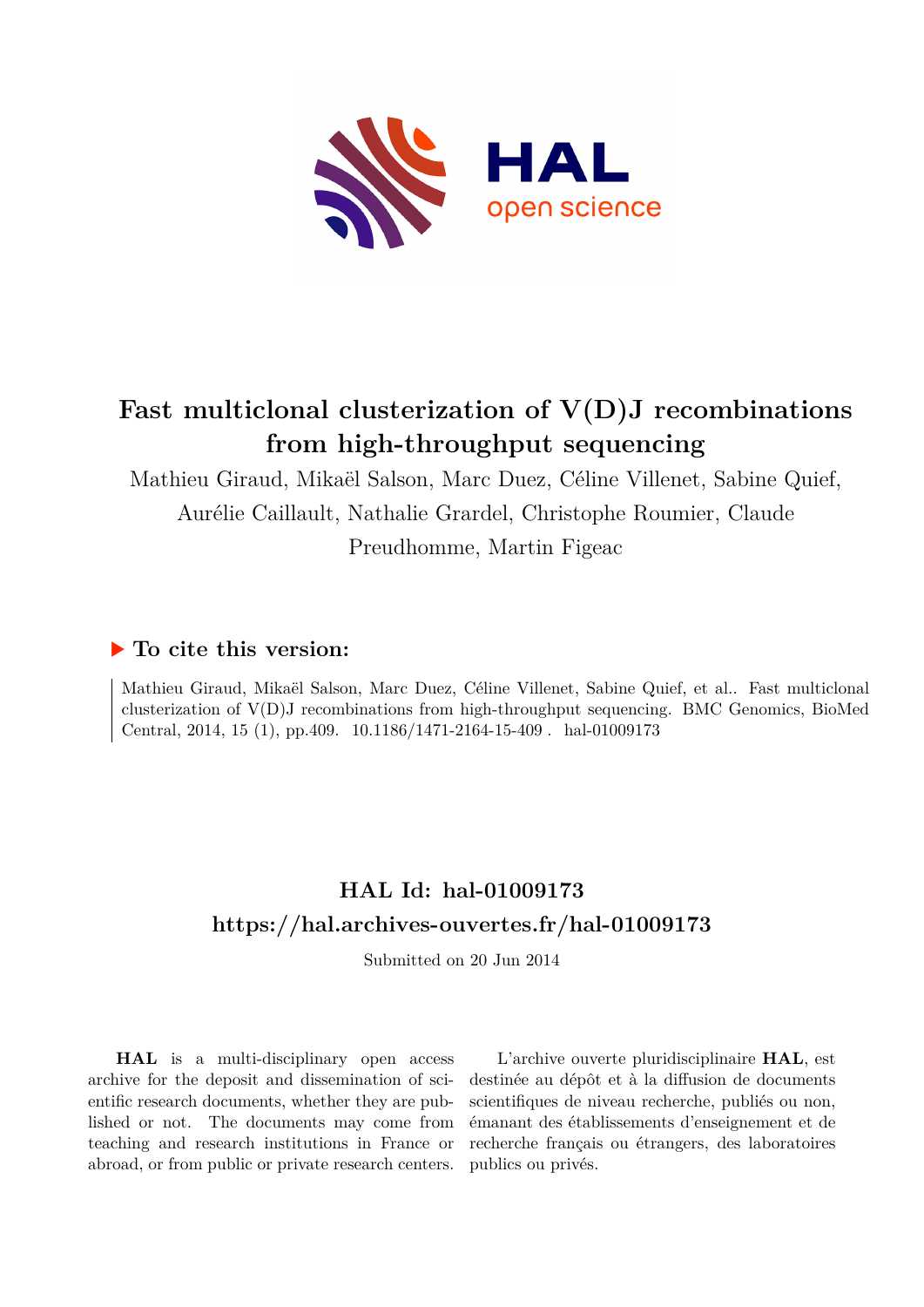# **METHODOLOGY ARTICLE Open Access**



# Fast multiclonal clusterization of V(D)J recombinations from high-throughput sequencing

Mathieu Giraud<sup>1†\*</sup>, Mikaël Salson<sup>1†\*</sup>, Marc Duez<sup>1,6</sup>, Céline Villenet<sup>2</sup>, Sabine Quief<sup>2,5</sup>, Aurélie Caillault<sup>3</sup> , Nathalie Grardel<sup>3</sup>, Christophe Roumier<sup>3,4</sup>, Claude Preudhomme<sup>3,4</sup> and Martin Figeac<sup>2</sup>

# **Abstract**

**Background:** V(D)J recombinations in lymphocytes are essential for immunological diversity. They are also useful markers of pathologies. In leukemia, they are used to quantify the minimal residual disease during patient follow-up. However, the full breadth of lymphocyte diversity is not fully understood.

**Results:** We propose new algorithms that process high-throughput sequencing (HTS) data to extract unnamed V(D)J junctions and gather them into clones for quantification. This analysis is based on a seed heuristic and is fast and scalable because in the first phase, no alignment is performed with germline database sequences. The algorithms were applied to TR<sub>Y</sub> HTS data from a patient with acute lymphoblastic leukemia, and also on data simulating hypermutations. Our methods identified the main clone, as well as additional clones that were not identified with standard protocols.

**Conclusions:** The proposed algorithms provide new insight into the analysis of high-throughput sequencing data for leukemia, and also to the quantitative assessment of any immunological profile. The methods described here are implemented in a C++ open-source program called Vidjil.

**Keywords:** Sequence analysis, High-throughput sequencing, V(D)J recombinations, Repertoire sequencing, Immunology, Leukemia, Minimal residual disease follow-up

# **Background**

 $V(D)$  recombinations.  $V(D)$  recombinations in lymphocytes are essential for immunological diversity because they influence the production of antibodies and antigen receptors [\[1,](#page-10-0)[2\]](#page-10-1). VDJ recombinations occur in B-cell heavy chains (IgH) and T-cell β and δ chains (TRβ and δ), whereas VJ recombinations occur in B-cell light chains  $\kappa$ (Igk) and  $\lambda$  (Ig $\lambda$ ), and T-cell  $\alpha$  and  $\gamma$  chains (TR $\alpha$  and  $\gamma$ ).

The total repertoire of immunoglobulin (Ig) and T-cell receptor (TR) molecules is estimated to include nearly  $10^{12}$  molecules, resulting from combinatorics of V(D)J recombinations, somatic mutations, deletions at junction

\*Correspondence: mathieu.giraud@vidjil.org; mikael.salson@vidjil.org † Equal contributors

sites, and the addition of N-diversity regions between the rearranged genes [\[3\]](#page-10-2) (see Figure [1\)](#page-2-0). A study found at least one million recombinations among the T cells in a single blood sample from one patient [\[4\]](#page-11-0).

Acute lymphoblastic leukemia (ALL). Acute lymphoblastic leukemia is a lymphoid malignancy mainly affecting children. In more than 90% of cases, a recombined Ig or TR junction fingerprint of the blastic cells can be identified easily at diagnosis. This clonality marker is used during patient follow-up to quantify the minimal residual disease [\[3,](#page-10-2)[5\]](#page-11-1).

The survival rate of ALL patients has improved in recent decades thanks to its accurate diagnosis and better therapeutic stratification according to prognostic factors. These prognostic factors can be determined at the time of diagnosis, but also throughout the follow-up period when the minimal residual disease is monitored after



© 2014 Giraud et al.; licensee BioMed Central Ltd. This is an Open Access article distributed under the terms of the Creative Commons Attribution License [\(http://creativecommons.org/licenses/by/2.0\)](http://creativecommons.org/licenses/by/2.0), which permits unrestricted use, distribution, and reproduction in any medium, provided the original work is properly credited. The Creative Commons Public Domain Dedication waiver (http://creativecommons.org/publicdomain/zero/1.0/) applies to the data made available in this article, unless otherwise stated.

<sup>1</sup>Laboratoire d'Informatique Fondamentale de Lille (LIFL, UMR CNRS 8022, Université Lille 1) and Inria Lille – Cité scientifique – Bâtiment M3, 59655 Villeneuve d'Ascq, France

Full list of author information is available at the end of the article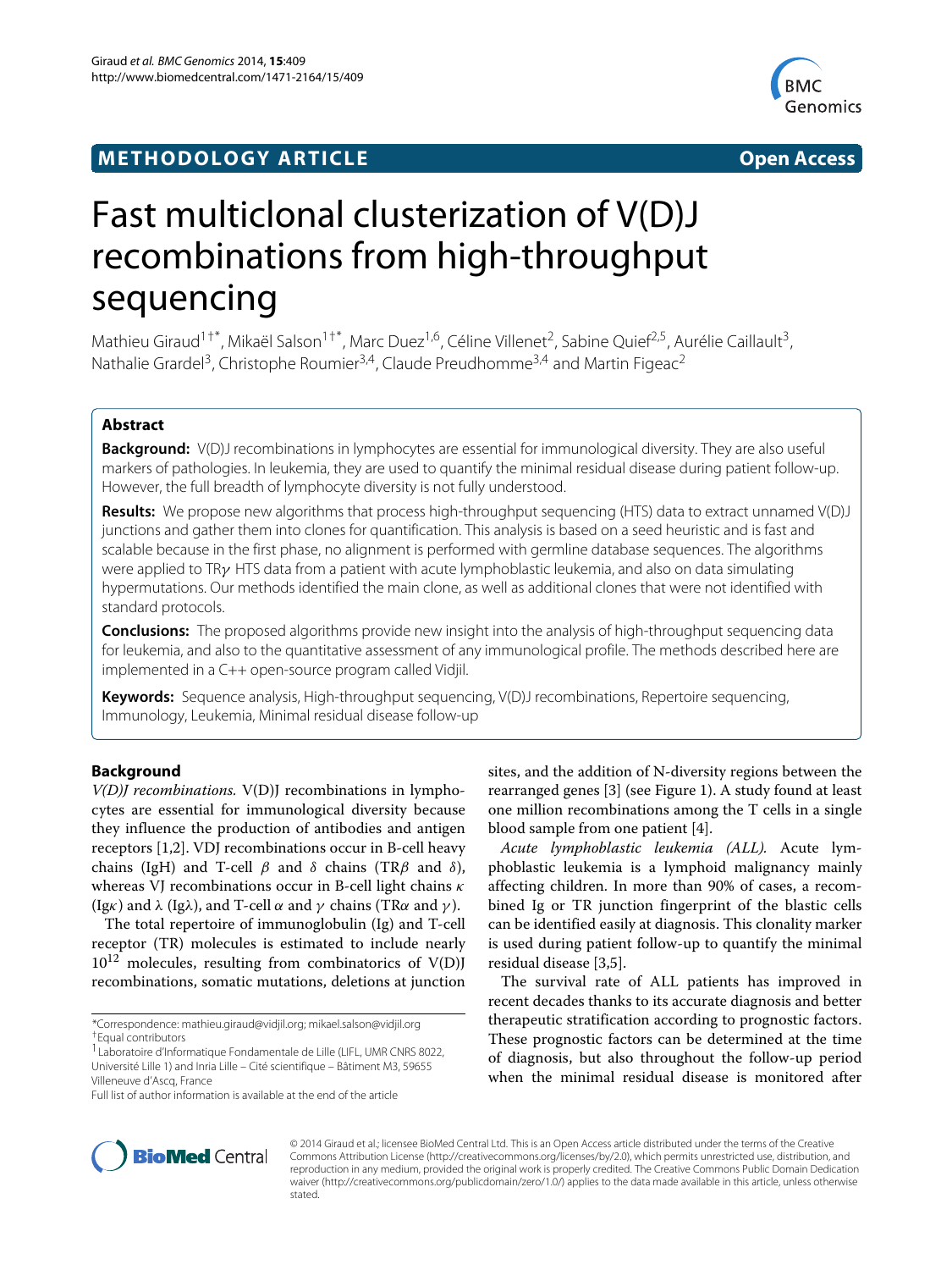<span id="page-2-0"></span>

therapy. Monitoring requires the analysis of both lymphoid cells (lymphoblasts) and normal lymphocytes in the peripheral blood, and these cells are counted according to their V(D)J recombinations. For better follow-up efficacy, clonal recombinations must be detected at lower concentrations than are possible with current techniques (Biomed-2 and qRT-PCR [\[3\]](#page-10-2), or flow cytometry [\[6\]](#page-11-2)). More importantly, current techniques are not adapted to follow populations of various clones [\[7\]](#page-11-3). Consequently, they are unable to detect a relapse attributable to a clone other than the one identified at diagnosis.

Software for V(D)J recombination analysis. The international ImMunoGeneTics information system (IMGT®) has developed several tools for the in-depth analysis of V(D)J recombinations [\[8](#page-11-4)[-12\]](#page-11-5). Many software focuses on V(D)J segmentation, identifying the V, D, and J regions in a sequence. The available  $V(D)$  segmenters perform sequence alignments against full germline databases (JoinSolver [\[13\]](#page-11-6), V-QUEST [\[9\]](#page-11-7), HighV-QUEST [\[11\]](#page-11-8)), possibly with some alignment heuristic ([\[14\]](#page-11-9), IgBlast [\[15\]](#page-11-10)), models such as hidden Markov models (HMMs) (iHMMune-align [\[16\]](#page-11-11), SoDA2 [\[17\]](#page-11-12)), or maximumlikelihood-based techniques (VDJSolver [\[18\]](#page-11-13)). A short benchmark of some of these tools has been published [\[19\]](#page-11-14), but there is the need for more complete and independent evaluation.

V(D)J analysis of high-throughput sequencing data. Since 2009, several studies have investigated V(D)J repertoires with high-throughput sequencing, in animals [\[20](#page-11-15)[-22\]](#page-11-16) and humans, to explore repertoire diversity [\[4,](#page-11-0)[14,](#page-11-9)[23\]](#page-11-17) or in leukemia patients at follow-up [\[24](#page-11-18)[-28\]](#page-11-19).

Several of those studies used 454 pyrosequencers, which produce long reads but with a lower throughput than some other sequencers. Recently, the study [\[29\]](#page-11-20) estimated clonal diversity with a pipeline involving IMGT/HighV-QUEST [\[11\]](#page-11-8), gathering into a "IMGT clonotype (AA)" sequences following a unique V(D)J rearrangement and a unique junction sequence.

Studies that have taken advantage of the higher throughputs available with some Illumina sequencers, such as [\[4](#page-11-0)[,30](#page-11-21)[,31\]](#page-11-22), had to deal with incomplete short reads that did not contain the whole recombination. Several short reads had to be assembled to obtain longer reads covering the whole recombination, requiring that the reads were sufficiently redundant. One recent study that used Illumina sequencing [\[26\]](#page-11-23) focused on leukemia follow-up on the human immunoglobulin heavy chain. The study [\[26\]](#page-11-23) accommodated the short reads by sequencing 115 bp from J to V and then 95 bp inside the V region. It is unclear whether such a strategy can be extended to all Igs or TRs. Moreover, these researchers did not provide any software. Wu et al focused on T cells to assess the minimal residual disease in leukemia patients, using an Illumina Hi-seq [\[32\]](#page-11-24).

Advances in high-throughput sequencing will allow the detection of clones at lower concentrations than is possible with conventional techniques in the study of  $V(D)$  J repertoires. More importantly, it will allow multiclone follow-up and the detection of emerging subclones at diagnostic concentrations far below that of the main clone identified at diagnosis, as well as full repertoire analysis [\[33](#page-11-25)[-35\]](#page-11-26). However, these advances in "repertoire sequencing" (Rep-Seq) make the development of algorithms and software that can accommodate gigabytes of data imperative [\[36\]](#page-11-27). The need for dedicated software is all the more necessary because standard HTS read mapping tools are useless in this context. They cannot deal with reads containing recombinations, somatic mutations, or large insertions, and therefore a large amount of data the most useful! — is lost. Finally, the results expected of such an analysis are not the raw  $V(D)$  segmentations of millions of reads; these sequences must be clustered for clone quantification. Again, generic clustering tools cannot be used, because sequences with very small differences can be derived from different clones, especially if these differences occur in N-diversity regions.

A solution is to cluster sequences taking advantage of the V(D)J segmentation. On immunoglobulin heavy chains, Chen et al proposed a clustering based on the results of iHMMune-align, implemented in the ClonalRelate software [\[37\]](#page-11-28). The clustering is based on a Levenshtein distance between CDR3 sequences that further takes into account the VJ assignation produced by iHMMune-align. The complete method has a quadratic time complexity in the input size. In another study, Laserson *et al* followed the dynamics of the immune response after vaccination, by partitioning the reads on the VJ recombinations (obtained with IMGT/V-QUEST), and by using a sequence-based clustering [\[38\]](#page-11-29).

Our contribution. The tools cited above were primarily designed to study a few  $V(D)$  sequences, and some of them take several hours to process millions of reads. We argue that full V(D)J segmentation on these quantities of reads is unnecessary, and that a better strategy for clonality studies is to first cluster the reads derived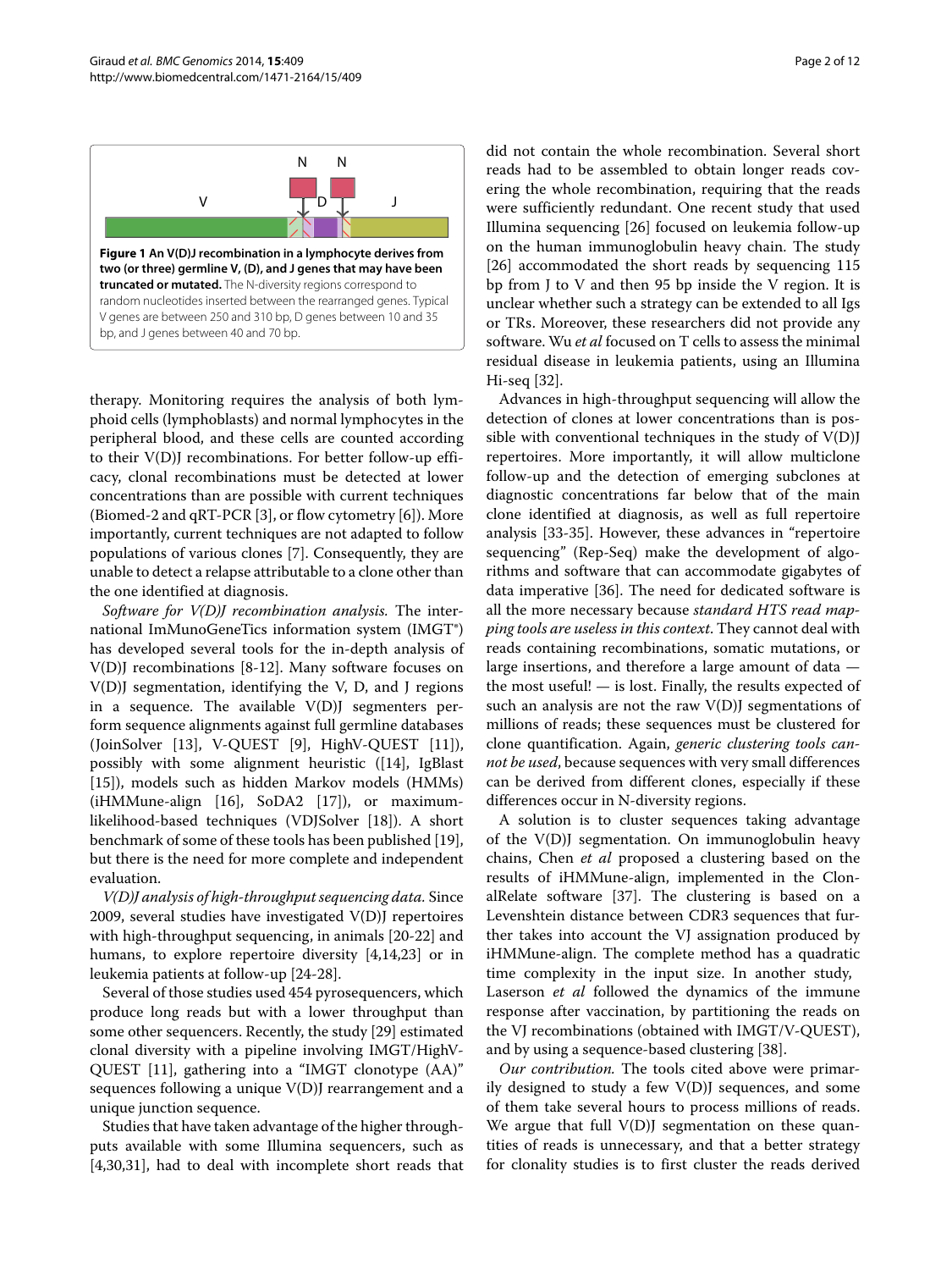from the same clone before the time-consuming V(D)J segmentation.

Therefore, we propose a two-stage strategy. We first use an *ultra-fast window prediction*, where a heuristic analysis outputs a *window* overlapping the third complementaritydetermining region (CDR3) with the V(D)J junction. We then produce *a clustering of the clones*, based on the similarity of their windows, and then compute a representative sequence for each clone. This sequence can be further processed, possibly with existing analysis software, to obtain its full V(D)J segmentation and other noteworthy information.

This strategy is implemented in an open-source software called Vidjil. Not computing the complete segmentation on each read allows huge time gains. Vidjil processes datasets with 100,000 reads in less than 1 minute on a laptop computer, including the de novo quantification of all the main clones. We also show that the predicted windows are specific enough for individual VJ recombinations to be safely clustered. They ensure a high-quality *multiclonal* analysis: We provide evidence for this quality on  $TR\gamma$ chains. We further test simulated data with additional mutations. Indeed, extracting such windows corresponds to what is done with conventional PCR primers specifically designed for one recombination. The method is independent of the number of reads, but the more reads that are sequenced, the lower the detection threshold will be.

Note also that the read length from a high-throughput sequencer with sufficient throughput for studying V(D)J diversity does not always cover the full V(D)J rearrangement (more than 400 bp). This problem might be circumvented by randomly fragmenting full-length DNA segments. Our method allows us to analyze randomly fragmented PCR products by focusing on windows rather than on the full read length.

# **Methods**

#### **Dataset preparation and sequencing**

Bone-marrow samples taken from a patient at diagnosis and after treatment were obtained from the tissue bank "Tumorothèque du Centre de Référence Régional en Cancérologie de Lille (CRRC)" which certified cell cryopreservation quality. Approval for this study was obtained from the Institutional Review Board of CHRU of Lille (CSTMT093) and was in accordance with the Declaration of Helsinki regarding the informed consent of patients. A written informed consent was obtained from the patient.

# **DNA extraction and PCR**

We sequenced the bone-marrow samples taken from a patient with B-cell acute lymphoblastic leukemia (B-ALL) showing a TR $\gamma$  rearrangement. The samples were taken at diagnosis and at three different points during the therapeutic follow-up: Fu-1 (35 days), Fu-2 (122 days) and Fu-4 (207 days). Mononuclear cells were isolated from the bone marrow with a Ficoll system, and the genomic DNA was extracted from the lymphoblastic cells with the QIAamp® Mini Kit. DNA was quantified with the NanoDrop 2000 system®. We also constructed a dilution scale, starting with the sample taken at diagnosis and serially diluting it 10-fold five times. The PCR used was based on the Biomed-2 guidelines [\[3\]](#page-10-2). The IgH, Igκ, and TR $\gamma$  and  $\delta$  recombinations were explored with multiplex PCR (but not the Igλ or TRα and β recombinations). Because the TR $\gamma$  PCR Vg1-10 was positive at diagnosis, we used the primer set {Vg1, Vg10, J1J2, JP1/2} for this study (Vg1 5'-GGAAGGCCCCACAGCRTCTT-3', Vg10 5'-AGCATGGGTAAGACAAGCAA-3', J1J2 5'-GTGTTGTTCC ACTGCCAAAGAG-3', JP1/2 5'-TTACCAGGCGAAGTTACTA TGAGC-3'). 500 ng of DNA was used for the amplification of each target in a 96-well GeneAmp® PCR System 9700 thermocycler controlled by agarose gel electrophoresis. The PCR products ranged in size from 100 bp to 390 bp.

# **Library preparation**

The amplicons were first purified with Qiagen PCR MinElute. We then applied the Amplicon Concatenation Protocol 03/2012 from Life Technologies included with the SOLiD Fragment Library Construction Kit. We endrepaired 300 ng of each amplicon, and then purified them with the SOLiD Library Column Purification Kit. The amplicons were then ligated with T4 ligase and purified with the SOLiD Library Column Purification Kit. The concatenated amplicons (100 ng) were then sonicated with the Covaris system (six cycles, 10% duty cycles, intensity 5, 100 cycles per burst, time 60 s). The fragmented DNA was then processed with the Ion Xpress Plus gDNA and Amplicon Library (01/31/2012), with slight modifications. The SizeSelect Gel (from Life Technologies) was cut at 330 bp and the amplification step was performed with eight cycles. Independent samples were pooled in different amounts to achieve different sensitivities and then processed with PCR on the OneTouch system from Life Technologies. The libraries were sequenced on a Ion Personal Genome Machine (PGM) system with 200-bp kit chemistry.

#### **Primary analysis**

The raw Ion Torrent flow was transformed to demultiplexed sequences with the Torrent Server from Life Technologies. As PCR Biomed-2 PCR fragments were concatenated by ligation, each sequence was then split into subfragments based on the identification of a known multiplex PCR primer.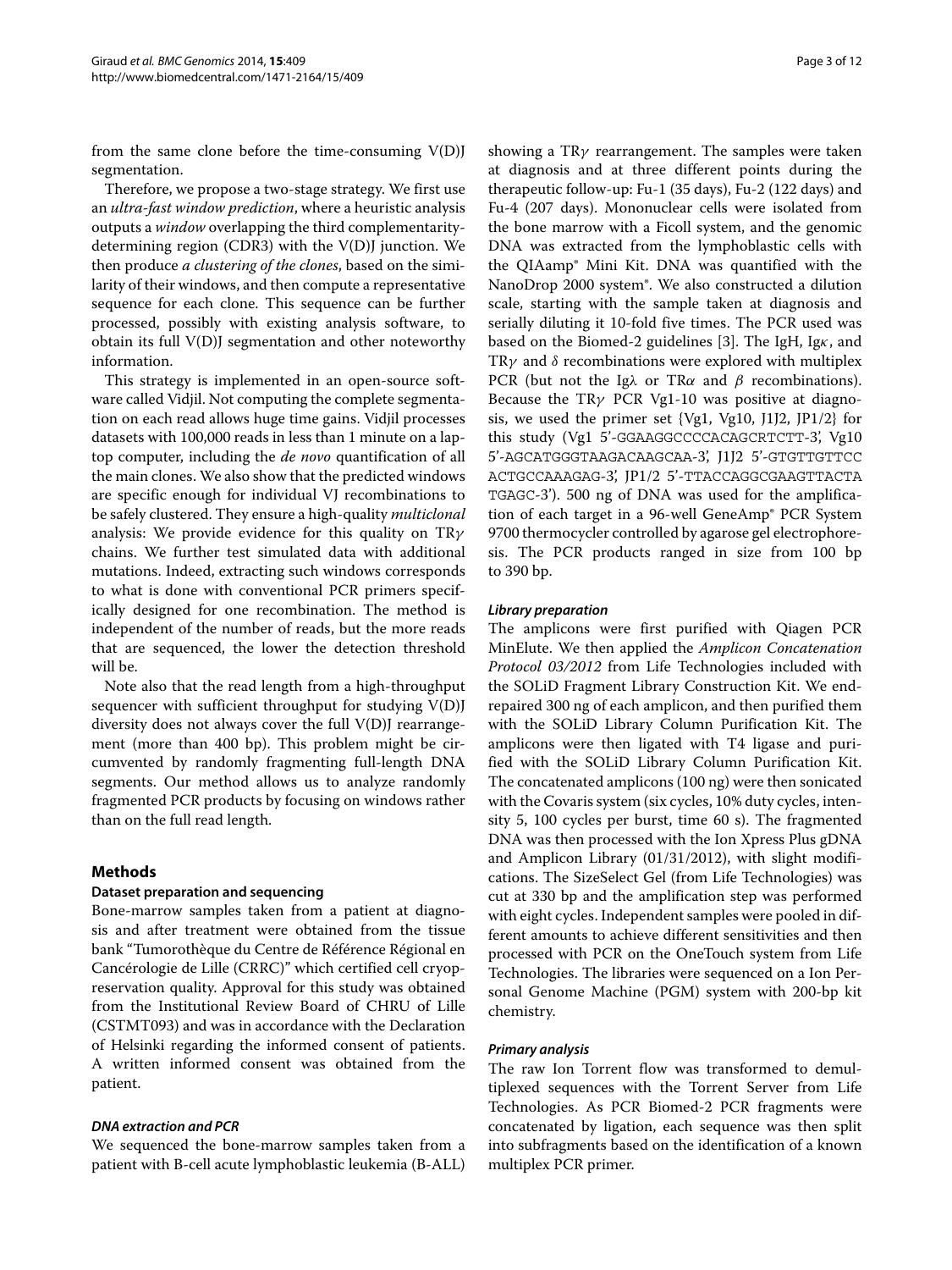#### **Algorithm overview**

To quantify the clonotype abundances starting from a set of reads, the method proceeds through the following two stages:

- the ultrafast prediction of short zones called  $w$ -windows, which are regions of length  $w$ overlapping the third complementarity-determining region (CDR3); this prediction is based on substrings  $(*k$ -words");
- the identification and clusterization of the clones (relying solely on these w-windows), followed by a refined V(D)J segmentation on a representative read inside each clone.

Note that the "sequence assignment" of [\[14\]](#page-11-9) also used a step based on substrings. However, in that study, the authors eventually computed a full alignment of each gene to the corresponding germline database.

#### **Ultrafast CDR3 prediction**

The purpose of this heuristic analysis is to extract from a read a sequence of length  $w$ , called the  $w$ -window, that overlaps the actual CDR3. Our goal is to center the w-window as much as possible on the junction region, predicting a window that also contains the 3' extremity of the V region and the 5' extremity of the J region.

This analysis is performed in two steps. The first consists of indexing the germline V and J gene databases, and the second is performed on each read and extracts the wwindow using the information stored in the index. This analysis is very fast and scalable, because no alignment with germline sequences is required.

#### **Indexing step**

This index is built once at runtime. It could be precomputed and loaded from disk when necessary. Because the germline databases are very small (a few hundred thousand base pairs, at most), it is not difficult to recompute them, and takes only a few seconds.

The index is built on subsequences of length  $k$ , called " $k$ words". Every k-word from the germline genes is indexed with a specific label: either  $V$  (or *J*), when the  $k$ -word is unique to the V (or J) germline (possibly occurring in distinct sequences from the same germline), or ambiguous when the  $k$ -word is common to both V and J germline genes. The value of  $k$  is chosen so that such ambiguous words are very rare; by default,  $k$  is between 10 and 13, depending on the germline. For these small values of  $k$ , the index can be stored as a flat table of size  $4^k$ . Therefore, the index creation runs in time  $O(r+4^k)$ , where r is the total size of the germline database. For larger values of  $k$ , the index is stored as a hash table.

#### **Prediction step**

During the second step, each read is considered sep-arately (see Figure [2\)](#page-5-0). We start with the first  $k$ -word from the read and using the index, we retrieve the value corresponding to that  $k$ -word and to its reverse complement. We do so for each k-word in the read, determining whether the  $k$ -word is in the V germline, in the J germline, in both, or in neither of them, and on which strand.

At this point, we discard any reads that show an ambiguity, namely reads containing many k-words from forward and reverse strands, or reads whose k-words are on the forward strand but where V  $k$ -words appear after *I k*words (and conversely for the reverse strand). To work properly, this rule requires that the V and J germline genes do not share any k-words. Hence this constraints the choice of  $k$ . We must also discard reads for which we have insufficient information: reads that do not have kwords found in both the V and J germline genes (Figure [2,](#page-5-0) lower middle).

Finally, the *w*-window must lie between the last  $V$   $k$ word and the first  $J$  k-word (Figure [2,](#page-5-0) top and middle). Therefore, we extract a w-length region centered on that position. The length of the extracted region is a parameter that can be modified by the user. It is set at 40 by default for VJ recombinations. Altogether, the w-window prediction step extracts a window in a time that is proportional to the size of the read.

# **Spaced seeds**

A further optimization strategy involves using spaced k-words, which improve the sensitivity for a fixed specificity [\[39\]](#page-12-0). For example, in the spaced 10-word #####-#####, the dash corresponds to a don't-care symbol. When extracting a subsequence of length  $k + 1 =$ 11, the middle letter is ignored to form a sequence of length  $k = 10$ . This spaced 10-word minimizes the prediction error in the center of the window when there is one substitution (Figure [2,](#page-5-0) bottom).

#### **Read clusterization using w-windows Clonal windows clusterization**

The prediction step extracts one w-window per read, at most. If there is no sequencing error, all the extracted wwindows for the same clone are strictly identical (Figure [2,](#page-5-0) top). However, they may not be exactly centered on the actual V(D)J recombination if there are some variants compared with the germline database.

The extracted w-windows are then sorted and counted. The relative abundance of each clonotype is then estimated using the number of reads with the same wwindow. The most abundant clones are kept for detailed analysis.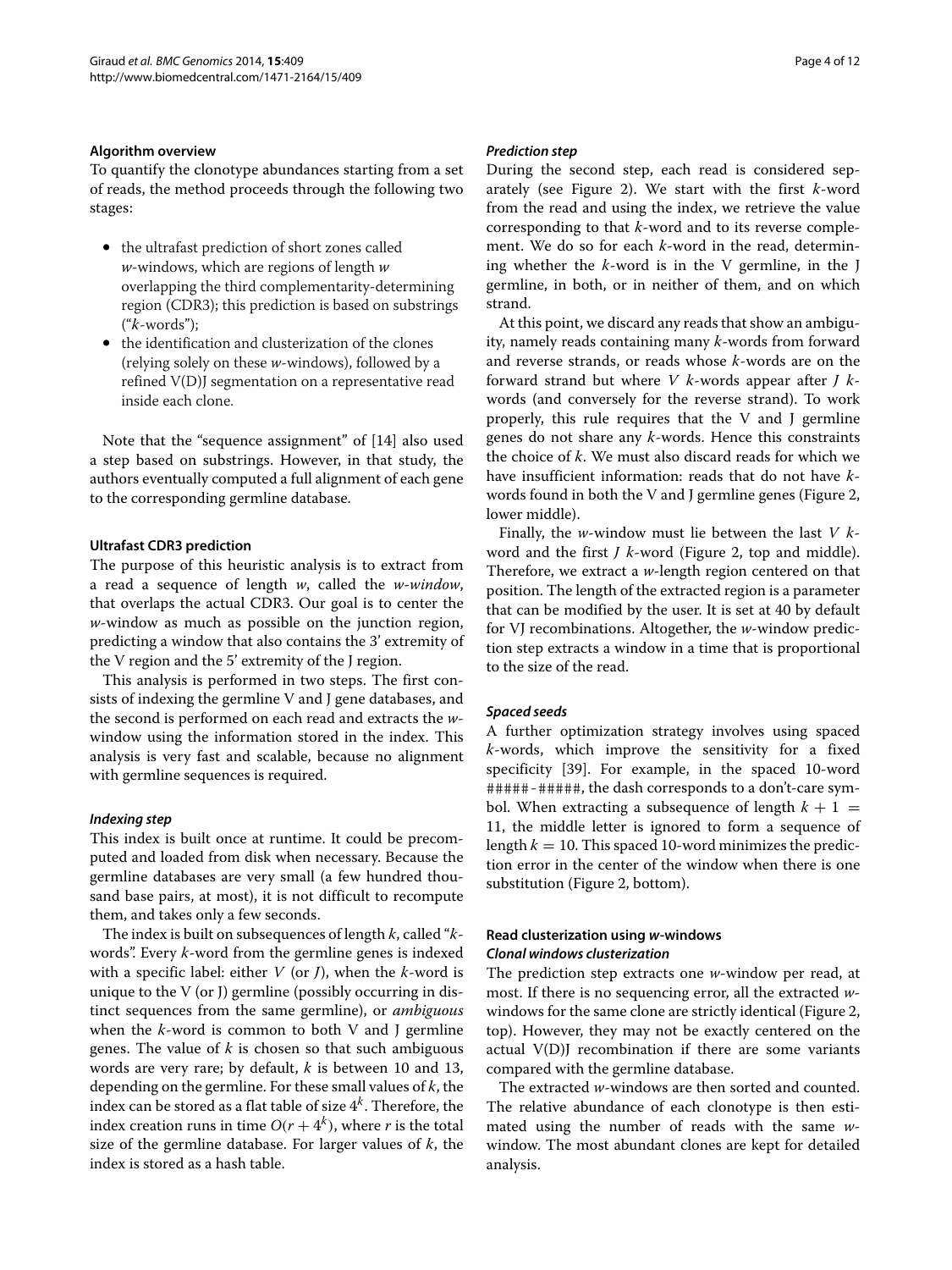



<span id="page-5-0"></span>(Lower middle). When there are too many errors compared with the size of the germline gene, the heuristic is unable to predict a *w*-window. This may happen particularly with the J gene, which is shorter than the V gene. For this to occur, mutations must be separated from each other by less than *k* bp. (Bottom). Spaced seeds improve the sensitivity of the heuristic. The spaced 10-word #####-##### leads to the recognition of *k*-words as soon as the mutations are separated by at least *k*/2 bp.

#### **Additional clusterization**

Sequencing errors may lead to different w-windows that should be gathered in a unique clone (Figure [2,](#page-5-0) top and upper middle). We recommend the manual inspection of the most abundant clones, because it is then possible to specify in the software pairs of similar windows that must be gathered for analysis. We also provide, as an option, automatic clustering, where two junctions are considered similar if their edit distance is bounded by some parameters.

#### **Computation of representative sequences**

The previous steps identified clones as a set of reads sharing the same w-window (or similar w-windows if additional clusterization has been used). We then select one representative sequence per clone, and thus compute only one V(D)J segmentation per clone. Because this segmentation will be used to label all the reads of the clone, we must select the representative sequence carefully.

To do so, we start by counting all the  $k$ -mers of reads belonging to a given clone. This is done using a hash table. We call any subsequence of a read whose  $k$ -mers are present above a relative threshold (e.g. 50 % of the number of sequences in the clone) a representative region. Reads are considered one by one, and we output the longest representative region among all the clone's reads. Obviously, this representative region must overlap the  $w$ -window that has been formerly detected. This computation is linear time in the number of nucleotides in the sequences

belonging to that clone. Therefore the bigger the clone, the more time it will take. Computing this region further allows us to check the consistency of the reads assigned to the same clone.

# **Refined V(D)J segmentation**

The representative sequence identified for each clone can be segmented into V(D)J regions using any available segmenter [\[9,](#page-11-7)[11,](#page-11-8)[13,](#page-11-6)[15](#page-11-10)[-18\]](#page-11-13). To give a first hint on the V(D)J segmentation, we also implemented a basic segmenter using dynamic programming against a database of germline genes. This segmentation runs, for each representative sequence of length  $\ell$ , in  $O(\ell r)$  time, where r is the size of the database of the germline gene. This segmentation is not at the core of the read clusterization and is provided only for convenience.

# **Time complexity**

The prediction of junctions is in linear time, so the whole algorithm is very scalable because there are often very few w-windows of interest that are left to the most time consuming steps – the computation of the representative sequence and the full V(D)J segmentation.

#### **Software**

The algorithms were implemented in  $C_{++}$  in an opensource software called Vidjil. The software can be downloaded from [http://www.vidjil.org.](http://www.vidjil.org) The software takes as the input a set of reads and a database of germline genes.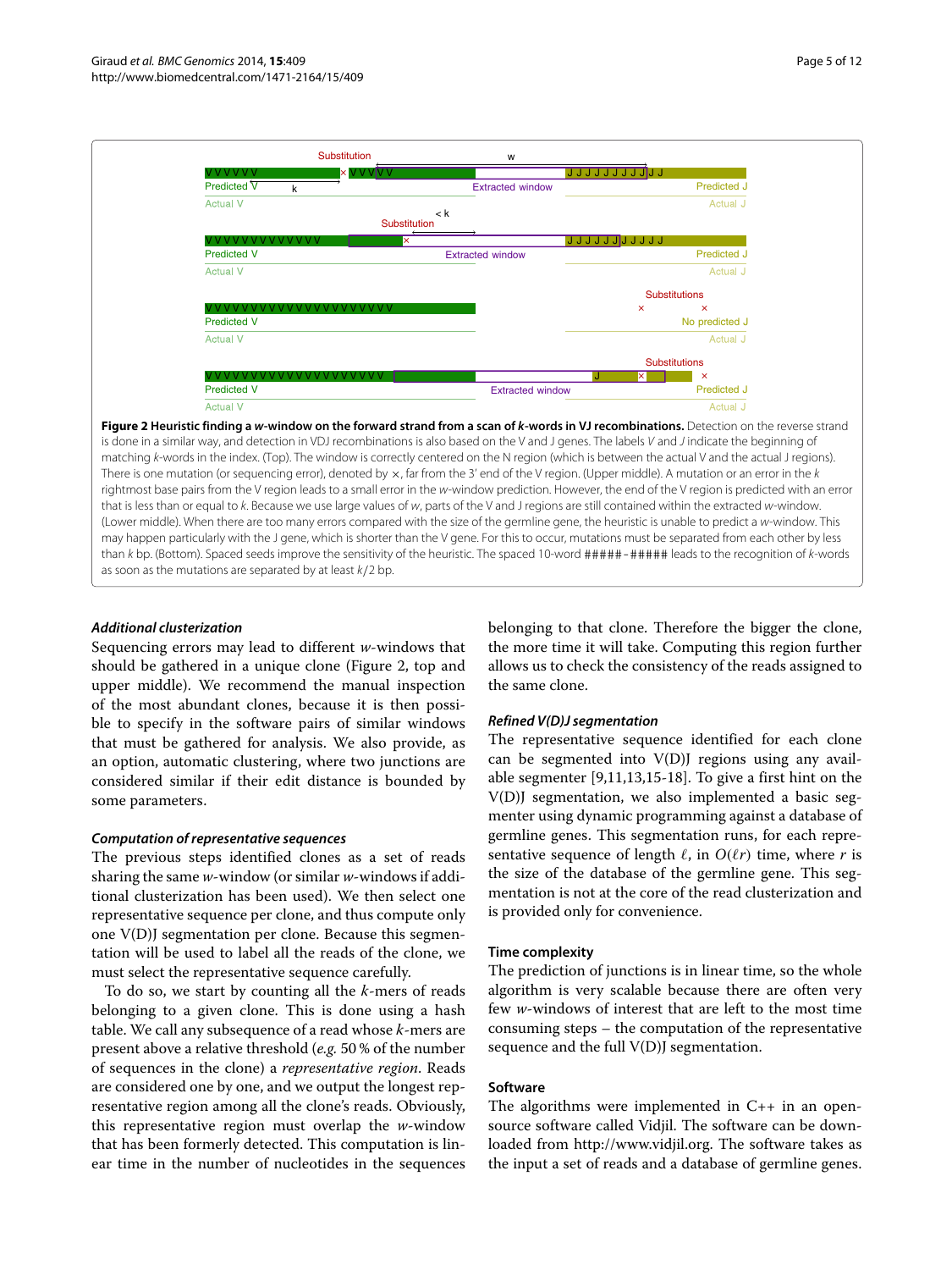In all our experiments, we used the IMGT/GENE-DB database [\[40\]](#page-12-1) downloaded from [http://www.imgt.org.](http://www.imgt.org)

Vidjil outputs the list of w-windows detected and the most frequent clones. As explained above, the detection of w-windows is based on spaced k-mers extracted with seeds. By default the seed used for  $TR\gamma$  germline is #####-##### of weight 10. On this germline, there is no spaced k-word with this seed common to both V and J genes: There is thus very few chances to falsely discard reads. Depending on the receptor, there can be more overlap between k-mers of V and J genes. In this case, or when there are more mutations or errors in the dataset, longer seeds should be used to improve the ratio of  $w$ windows detected. By default, Vidjil uses a seed of weight 12 for TR $\beta$  and IgH and a seed of weight 13 for TR $\alpha$ . The user can also specify his own seed, or any value of  $k$  for a contiguous seed.

Vidjil will output the 20 most abundant clones with their representative sequence and their refined V(D)J segmentation. It will not process clones with less than 10 reads. These parameters can be changed by the user. The user can also follow other clones, even if they are not among the most frequent ones, by specifying their w-window.

The user can define the maximum number of substitutions, indels, and homopolymer errors that can be accepted between two similar windows. By default, we tolerate none. These parameters should be set depending on the sequencer used and should be very conservative to prevent any false clustering of different clones.

Table [1](#page-6-0) compares the running times of Vidjil and other programs. Vidjil is very fast and further produces clusters whereas other methods output information at the read level. Note that it is also possible to launch the programs on a set of unique reads (between 61% and 81% of the reads in our samples). In this case, the running times of the three programs stay in the same proportions, Vidjil still being the fastest.

# **Results**

#### **Dataset**

The bone-marrow samples were obtained from a patient with B-ALL showing a TR $\gamma$  rearrangement. The samples were taken at diagnosis (Diag) and at three follow-up

<span id="page-6-0"></span>**Table 1 Running times of the different programs on a test set of 100,000 reads**

|              | Vidiil     | HighV-QUEST | <b>IgBlast</b>      |
|--------------|------------|-------------|---------------------|
| time         | 18s        | 1 hour      | 3m.50s              |
| availability | standalone | website     | website, standalone |

Vidjil (version 2013.10) and IgBlast (version 1.2.0) were launched on a laptop with a 2 GHz processor (1 core used) and 8 GB of memory. IMGT/HighV-QUEST (version 3.2.31) was launched on the IMGT web server. The web server of IMGT/HighV-QUEST is limited to 500,000 sequences.

points (Fu-1, Fu-2, and Fu-4, collected at 35, 122, and 207 days after diagnosis, respectively). A standard curve was established from serial dilutions of the diagnosis samples in a peripheral blood lymphocyte (PBL) solution mixed from five healthy donors, producing samples Scale- $10^{-2}$ , Scale- $10^{-3}$ , Scale- $10^{-4}$ , and Scale- $10^{-5}$ .

Those eight samples were sequenced as described in methods and can be accessed at [http://www.vidjil.org/](http://www.vidjil.org/data) [data.](http://www.vidjil.org/data) In Additional file [1:](#page-10-3) Table S1, we provide statistics on these samples. We recall that on the TR $\gamma$  chain, recombinations are in the VJ form. The number of reads differed for each dataset because the same coverage was not required for each of them for validation purpose. For instance, we need better coverage for the  $10^{-5}$  dilution than for the diagnosis sample, where the majority of the sequences are expected to correspond to one clone. The DNA fragments were previously concatenated and randomly fragmented. Note that the goal of this sequencing is to assess the speed and robustness of Vidjil and not to achieve the lowest possible detection threshold, which depends on the number of reads and the sequencing protocol used.

#### **Evaluation of the window prediction**

The window prediction phase is a heuristic that does not rely on dynamic programming and may therefore be less accurate than a more time-consuming algorithm. We assess the accuracy of the Vidjil heuristic on our datasets by comparing the location of the detected w-window with the ones predicted by IMGT/HighV-QUEST [\[11\]](#page-11-8) and IgBlast [\[15\]](#page-11-10). Our goal is not to assess the IMGT/HighV-QUEST and IgBlast software, but to verify that the Vidjil's heuristic is sufficiently accurate. Even if ClonalRelate [\[37\]](#page-11-28) is of interest we could not compare to it since it builds upon results provided by iHMMuneAlign, that is specifically dedicated to immunoglobulin heavy chain analysis.

We selected two datasets for this comparison: Diag, which contains high redundancy and a lower number of reads; and Scale-10 $^{-5}$ , which is supposed to have much greater diversity.

IgBlast (version 1.2.0) was launched in its stand-alone version. We launched IgBlast using the TR $\gamma$  germline database downloaded from IMGT/GENE-DB [\[40\]](#page-12-1). The other parameters were left at the default settings. Only the "top segmentation" returned by IgBlast was kept, consisting of the top V and J gene matches. IMGT/HighV-QUEST was launched by specifying the organism (Human) and the locus (TR $\gamma$ ); by specifying that the sequences originate from a single individual; and by allowing indels. The other parameters were left at the default settings.

What was compared among these three tools was the position of the center of the window. IMGT/HighV-QUEST and IgBlast do not give this position, but it can be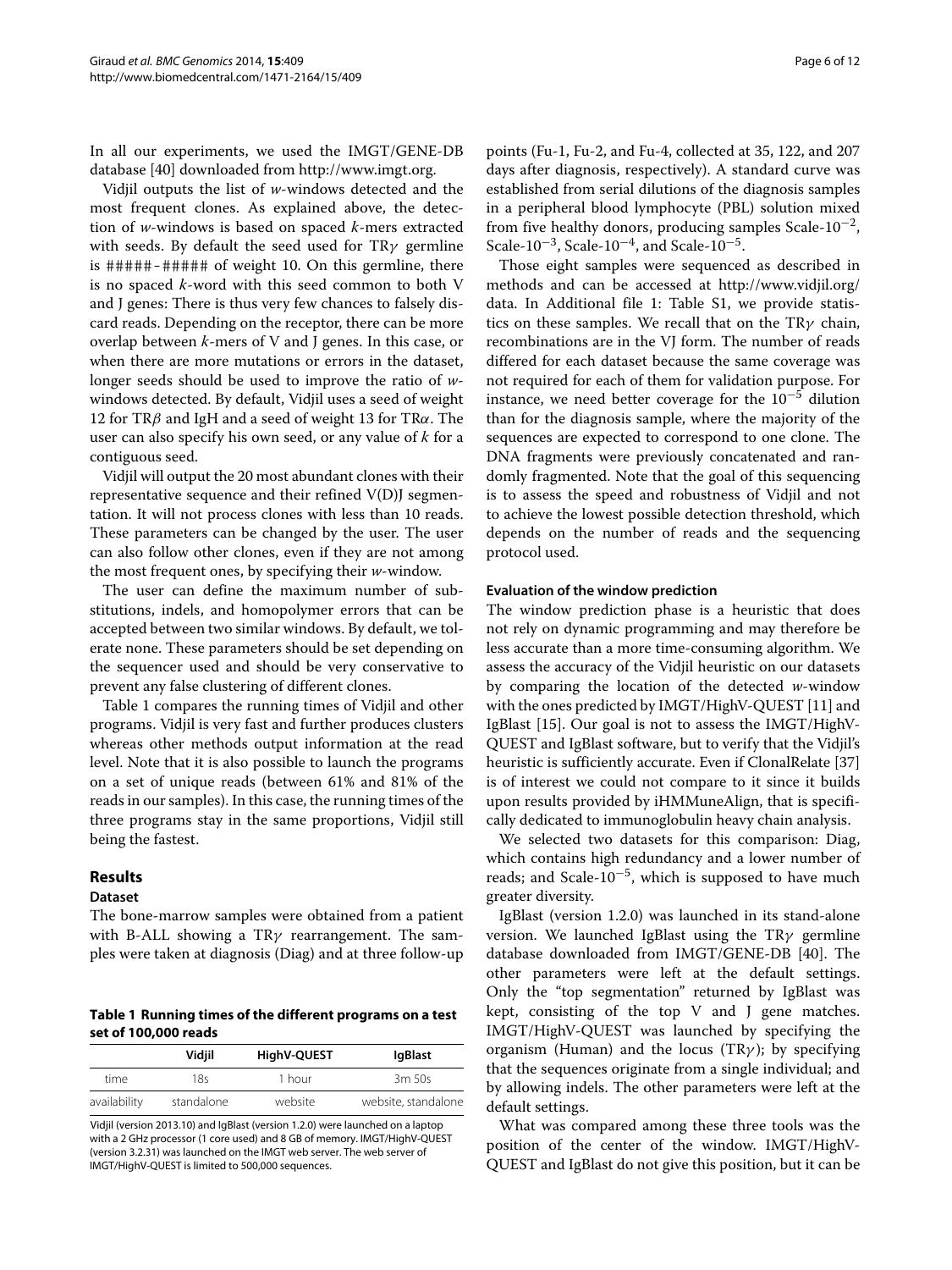computed easily from the 3' position of the V region and the 5' position of the J region, which are given.

- The results for the actually sequenced dataset (see Figure [3\)](#page-7-0) show that the center of the window predicted by Vidjil differed from those predicted by IMGT/HighV-QUEST and IgBlast by less than 10 positions in more than 97% of cases, and by less than 15 positions in about 99% of cases. Vidjil shows a greater concordance with IgBlast than with IMGT/HighV-QUEST. The reason may be that IMGT/HighV-QUEST is conceived for longer sequences. Our dataset may contain short sequences that Vidjil is also able to process.
- As B cells are subject to somatic hypermutations, it is more difficult to segment their sequences. We can assess the robustness of the method against mutations by adding substitutions to our sequenced dataset. In the literature, estimates of the rate of sequence substitutions arising from somatic hypermutation are around 2% [\[41](#page-12-2)[,42\]](#page-12-3). Arnaout et al empirically estimated hypermutations in humans to be about 5% to 8% [\[14\]](#page-11-9). We generated datasets with 2%, 4%, 6% and 9% random substitutions along each read. Those datasets can be accessed at [http://www.](http://www.vidjil.org/data) [vidjil.org/data.](http://www.vidjil.org/data) Note that those substitutions are added to the errors that may have been produced by the sequencers. The results for the mutated datasets

(see Figure [4\)](#page-8-0) show that on reads with 6% additional mutations, the center of the window predicted by Vidjil differed from that predicted by the other programs by less than 15 positions in about 99.4% of the cases. Vidjil shows again a greater concordance with IgBlast than with IMGT/HighV-QUEST.

For VJ recombinations, such as in  $TR\gamma$ , a positional inaccuracy of up to 14 bp is not a problem because we are using 40 bp w-windows. The predicted window will still contain the N-diversity region, allowing the correct identification of the clones. However, a window lying only in a V region or a J region would be problematic. In that case, the window would be overrepresented and would lead to the detection of false clones. For VDJ recombinations, Vidjil predicts 60 bp windows to ensure that the complete N-diversity regions are included in the detected w-window.

Therefore, the window prediction accuracy of Vidjil is such that just a small fraction of sequences may have a wrong window. It is noteworthy that when IMGT/HighV-QUEST and IgBlast are compared, the difference between them is similar to the difference between them and the prediction heuristic of Vidjil.

# **Evaluation of Vidjil sensitivity**

Note that the detection threshold depends directly on the number of reads actually sequenced. A recent study,

<span id="page-7-0"></span>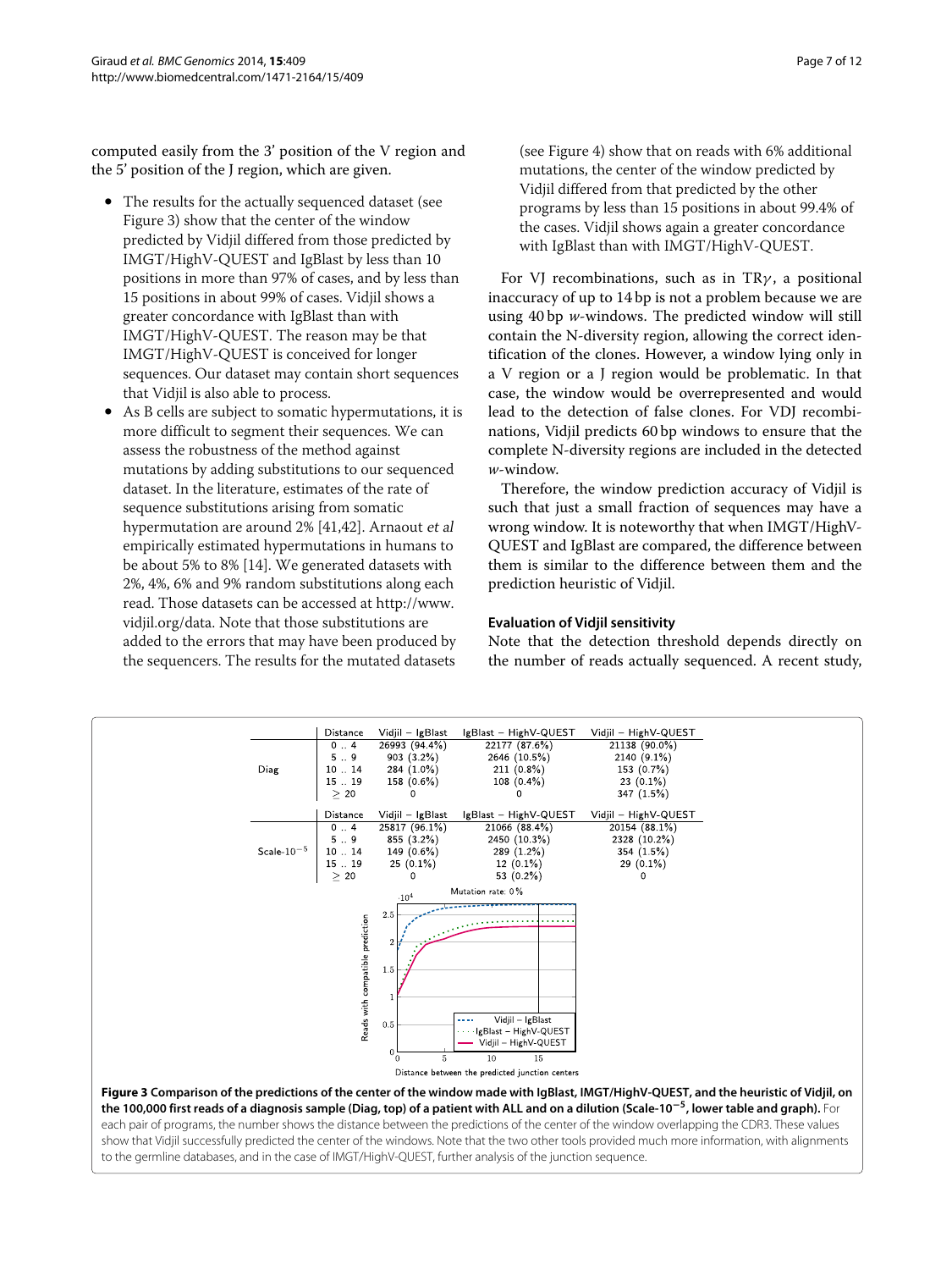

<span id="page-8-0"></span>using a higher-throughput sequencer, reported a detection threshold of  $10^{-6}$  [\[27,](#page-11-30)[28\]](#page-11-19). Our goal is not to achieve the lowest possible threshold, but to show that Vidjil can correctly estimate the relative concentrations of the clones.

Figure [5](#page-8-1) shows the relative concentrations of the most abundant clones in each sample. We launched Vidjil on each of those eight samples, retrieving the five most abundant w-windows in each sample, and manually reviewed those windows to cluster them into clones. The plots represent the concentration ratios of those clones in any of the samples.

Clones at diagnosis. Table [2](#page-9-0) details the two most abundant clones at diagnosis (Diag). The most abundant clone, labeled #01, is the one with recombination TRGV5 $\star$ 01 -5/CC/0 TRGJ1 $\star$ 02. This clone is exactly the one that was followed in this patient with standard techniques, and was observed by fluorescent multiplex PCR analysis (Figure [6,](#page-9-1) top). As expected, this clone is most abundant.

The second most abundant clone (#02), at approximately 1%, was identified as  $TRGVD*02 - 5/AGAC/-3$ TRGJP1\*01. It was not initially detected at diagnosis with standard procedures, and was consequently not followed in this patient. A further fluorescent simplex PCR analysis with specific primers showed several peaks, including a major peak at 183 bp (Figure [6,](#page-9-1) bottom), similar in size to that of clone #02 detected with Vidjil (182 bp).

The Table [2](#page-9-0) also shows that the predictions made by Vidjil are coherent with the ones made by IMGT/HighV-QUEST or IgBlast. Note that Vidjil process slightly less sequences that IgBlast: The main reason is that IgBlast can provide J gene affectation with very few nucleotides in the J gene, while Vidjil needs at least  $k$  conserved nucleotides. Concerning quantification estimation, IMGT/HighV-QUEST and IgBlast do not provide the raw result of clone quantification but it can be easily computed by gathering sequences with the same junction. We emphasize on the fact that IMGT/HighV-QUEST works better when processing longer sequences (e.g. reads from



<span id="page-8-1"></span>gray boxes below each point indicate the maximum resolution, depending on the number of reads of each sample (black: 1 read, absolute detection threshold; gray: 5 reads, detection threshold to consider that the clone is significant). A sequencing with more reads will improve these thresholds.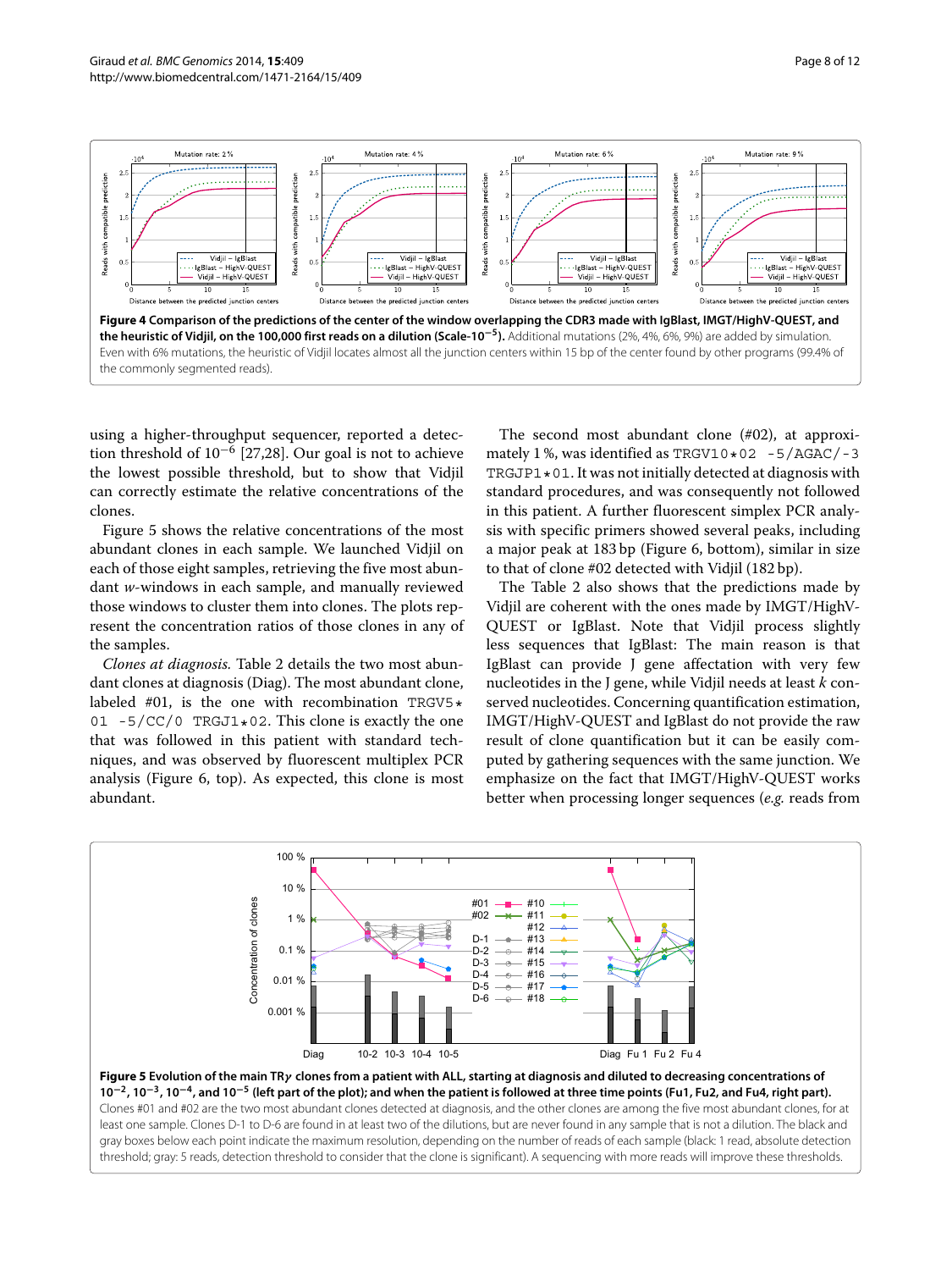|              |              |              |              | <b>Vidiil</b> | <b>IMGT/V-OUEST</b> | <b>IgBlast</b> |
|--------------|--------------|--------------|--------------|---------------|---------------------|----------------|
| Clone #01    | TRGV5*01     | $-5/CC/0$    | TRGJ1*02     | 9 204 reads   | 7376 reads          | 11.319 reads   |
|              | GTGCCACCTGGG |              | TTATTATAAGAA | $(31.9\%)$    | $(42.1\%)$          | (36.3%)        |
| $C$ lone #02 | TRGV10*02    | $-5/AGAC/-3$ | TRGJP1*01    | 253 reads     | 175 reads.          | 353 reads      |
|              | TGTGCTGCGTGG | AGAC.        | CCACTGGTTGGT | $(0.88\%)$    | $(0.80\%)$          | $(1.1\%)$      |

# <span id="page-9-0"></span>**Table 2 Two most abundant TR**γ **clones detected in 100,000 sequences from diagnosis sample (Diag) of a patient with ALL**

In this sample, 28 809 reads have been segmented by Vidjil, 29 039 by IMGT/HighV-QUEST (and 21 876 when taking into account IMGT/JunctionAnalysis results) and 31 147 by IgBlast. For each method, the number of associated reads is given. The VJ segmentation proposed by Vidjil was manually checked against the analysis provided by IMGT/V-QUEST and IgBlast. Clone #01 has the recombination TRGV5\*01 -5/CC/0 TRGJ1\*02, which means that the V gene is TRGV5\*01, according to the IMGT nomenclature, and its last five nucleotides have been deleted. The N-diversity region is composed of two inserted Cs, and the J gene is TRGJ1\*02, which has no deletion.

454 sequencer). The two main clones are found at the same level by the three softwares even if the number of segmented sequences differ among them. Vidjil's quick heuristic does not prevent it from correctly clustering reads coming from a same clone.

Dilution clones. The dilution samples (samples Scale- $10^{-2}$  to Scale- $10^{-5}$ ) are composed from 99% to 99.999% of the same PBL solution. It is thus meaningful that in these samples, the concentration ratios of the most abundant clones remain remarkably stable throughout the dilutions. These clones should be specific to the PBL, and not to the patient.

Generally, Vidjil can distinguish clones that are different with great accuracy by focusing on the w-windows. When there is no further window clusterization, the reads reported to belong to the same clone share exactly the same w-window. However, some clones were found at similar concentration ratios in both the PBL and patient samples, such as clone #15, identified as TRGV10 $\star$ 02  $-4//0$  TRGJP1 $*01$ . This clone could be either what was called a "public sequence" by [\[43\]](#page-12-4), that is a recombination being shared by different people or a random recombination. There may be also some PCR artifacts. Note that  $TR\gamma$  does not show great diversity (18 distinct V genes and six distinct J genes according to the IMGT germline databases) and this clone has no inserted N-diversity region.

Follow-up points. The concentration of clone #01, measured with standard procedures (compared with the total number of cells), was 94% for Diag, 0.5% for Fu-1, 0.05% for Fu-2, and  $\leq$  0.5% for Fu-4. The ratios of the rearranged  $TR\gamma$  sequences show a similar evolution, even if there is some bias, which could be corrected with a better calibration of the wet-lab protocol.

#### **Discussion**

High-throughput sequencers will eventually raise the detection threshold, as already reported by several studies. They will also provide full insight into the whole

<span id="page-9-1"></span>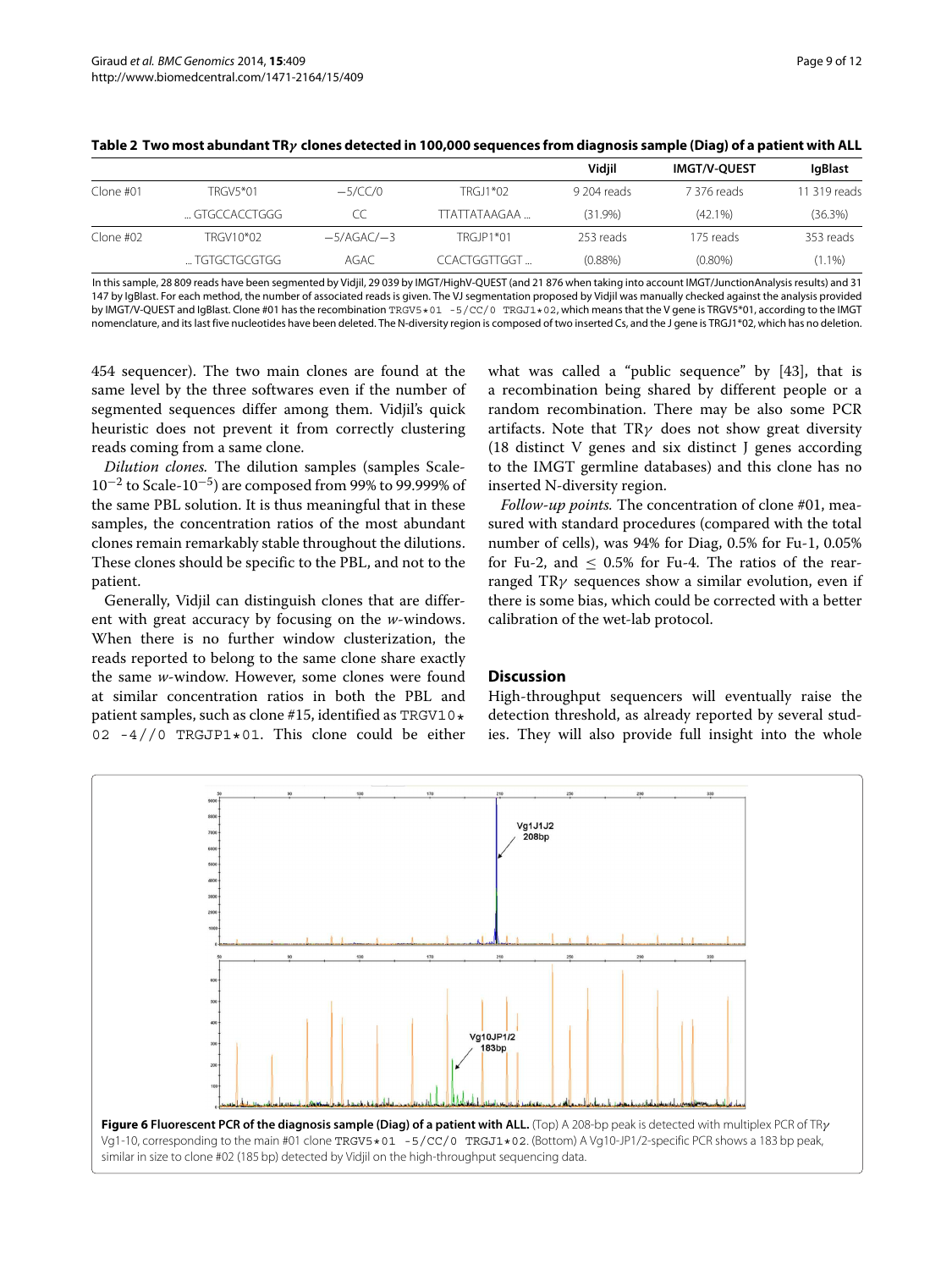population of lymphocytes, with multiclonal analyses of such populations. We believe that these analyses will bring a better understanding of lymphoid malignancies, and more generally, of immunology. However, they require specifically adapted mapping and clustering tools.

We have proposed new algorithms designed for data from high-throughput sequencers. We have not focused on the analysis of individual reads, but have instead based the method on the ultrafast detection of windows containing the actual recombination junctions. As a consequence, the Vidjil program can process large datasets in a few minutes, outperforming other methods that are more adapted to the full analysis of individual sequences. The method applies to any number of reads: The more reads that are sequenced, the lower the detection threshold will be.

Our window definition, used to define a clone, differs from what can be found elsewhere in the literature [\[4](#page-11-0)[,29](#page-11-20)[,38\]](#page-11-29) in that we do not rely on the VJ gene names and we focus on the DNA sequence at the junction (while some use the amino acids) without allowing any mismatch by default (while others allow mismatches). Hence we think that our definition appears to be more stringent. Our belief is that we should avoid putting together sequences that should not be together. On the other hand our definition may split sequences that should be together but if one wants to allow more errors the sequences can be further clustered.

Our results for sequenced and artificially mutated data show that the window prediction, clusterization, and representative sequence selection are accurate enough for clone tracking. This was confirmed both for raw  $TR\gamma$ data and for mutated data, showing that the method can gather clones with a dissimilarity of up to 6%, arising from random mutations mimicking hypermutations. We tested Vidjil on TRγ which is less diverse than other loci. Hence if Vidjil had a lack of reliability, we would have been able to identify it. On the contrary we observed that the results are consistent both with conventional methods and with software focusing on a more in-depth analysis.

As the Vidjil heuristic is fast and reliable, it could be used as a pre-processing for other programs. Indeed the purpose of Vidjil is not to provide detailed information on a given sequence. Several software are designed for that purpose: For example, one may launch IMGT/V-QUEST, IgBlast, or, for IgH clones, iHMMune-align for an indepth analysis of the clones identified by Vidjil. Starting from Vidjil strict definition of clones, one could also use software such as ClonalRelate [\[37\]](#page-11-28) to further gather these clones and to study their relationship.

Note that all the ratios were computed by taking the number of segmented reads as a reference, which ideally corresponds to the number of rearranged T or B cells in the studied system. This differs from the proportion of the total cells used in current protocols, which also

include other mononucleic cells, such as precursor cells. The inclusion of a standard of known concentration could be used to calibrate these different ratios.

#### **Conclusions**

When used to monitor minimal residual disease, Vidjil can successfully follow the variations in the main clone. It also identifies other stable clones that could be investigated to determine whether they are pathological or physiological. Given samples taken at different times, the method enables to track the evolution of a population of clones and to check the emergence of new clones. The method could also be used for other immunological studies to quantify more precisely the adaptive immune response and the long-term immunological memory.

# **Additional file**

<span id="page-10-3"></span>**[Additional file 1:](http://www.biomedcentral.com/content/supplementary/1471-2164-15-409-S1.pdf) Additional information regarding sequencing data.**

#### **Competing interests**

The authors declare that they have no competing interests.

#### **Authors' contributions**

MG, MS, AC, NG, CP and MF conceived the study. AC, NG, CR and CP selected the patients and extracted the samples. CV, SQ and MF designed the sequencing protocol and performed the sequencing. MG and MS designed the bioinformatics algorithm. MG, MS and MD implemented the algorithm. MG, MS, AC, NG, CP and MF analyzed the data. MG and MS drafted the paper. All authors corrected the manuscript and approved the final manuscript.

#### **Acknowledgments**

This research was supported by SIRIC ONCOLille (Grant INCa-DGOS-Inserm 6041) and by Région Nord-Pas-de-Calais (ABILES). The authors also thank Éric Delabesse (CHU Toulouse) for his fruitful discussions.

#### **Author details**

<sup>1</sup> Laboratoire d'Informatique Fondamentale de Lille (LIFL, UMR CNRS 8022, Université Lille 1) and Inria Lille – Cité scientifique – Bâtiment M3, 59655 Villeneuve d'Ascq, France. <sup>2</sup> Functional and Structural Genomic Platform, Université Lille 2, IFR 114, Lille, France. <sup>3</sup>Department of Hematology, Biology and Pathology Center, Lille, France. <sup>4</sup>Inserm U-837, Cancer Research Institute, Lille, France. <sup>5</sup> Lille Institute for Cancer Research (IRCL), Lille, France. <sup>6</sup> SIRIC OncoLille, Lille, France.

#### Received: 23 October 2013 Accepted: 8 May 2014 Published: 28 May 2014

#### **References**

- <span id="page-10-0"></span>1. Tonegawa S: **Somatic generation of antibody diversity.** *Nature* 1983, **302**(5909):575–581.
- <span id="page-10-1"></span>2. Market E, Papavasiliou FN: **V(D)J recombination and the evolution of the adaptive immune system.** *PLoS Biol* 2003, **1**(1):16.
- <span id="page-10-2"></span>3. van Dongen JJM, Langerak AW, Brüggemann M, Evans PAS, Hummel M, Lavender FL, Delabesse E, Davi F, Schuuring E, García-Sanz R, van Krieken JHJM, Droese J, González D, Bastard C, White HE, Spaargaren M, González M, Parreira A, Smith JL, Morgan GJ, Kneba M, Macintyre EA: **Design and standardization of PCR primers and protocols for detection of clonal immunoglobulin and T-cell receptor gene recombinations in suspect lymphoproliferations: report of the BIOMED-2 concerted action BMH4-CT98-3936.** *Leukemia* 2003, **17**(12):2257–2317.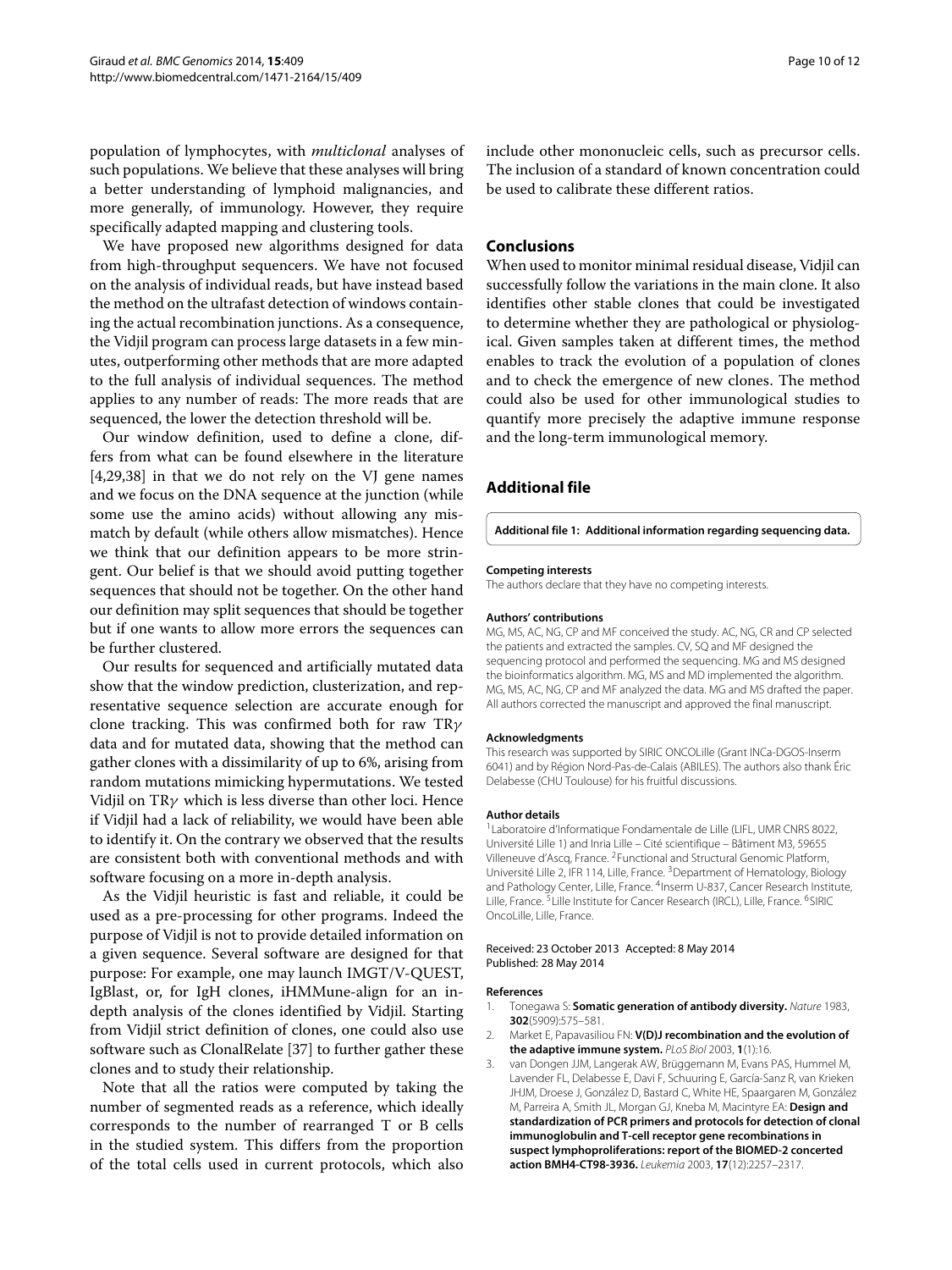- <span id="page-11-0"></span>4. Warren RL, Freeman JD, Zeng T, Choe G, Munro S, Moore R, Webb JR, Holt RA: **Exhaustive T-cell repertoire sequencing of human peripheral blood samples reveals signatures of antigen selection and a directly measured repertoire size of at least 1 million clonotypes.** *Genome Res* 2011, **21**(5):790–797.
- <span id="page-11-1"></span>5. van Dongen JJM, Szczepański T, Adriaansen HJ: **Immunobiology of leukemia.** In: Henderson, ES, GM Lister, TA (ed.) 7th edn. Leukemia: Saunders; 2002 pp. 85–130.
- <span id="page-11-2"></span>6. Kalina T, Flores-Montero J, van der Velden VHJ, Martin-Ayuso M, Bottcher S, Ritgen M, Almeida J, Lhermitte L, Asnafi V, Mendonca A, de Tute R, Cullen M, Sedek L, Vidriales MB, Perez JJ, te Marvelde JG, Mejstrikova E, Hrusak O, Szczepanski T, van Dongen JJM, Orfao A: **Euroflow standardization of flow cytometer instrument settings and immunophenotyping protocols.** *Leukemia* 2012, **26**(9):1986–2010.
- <span id="page-11-3"></span>7. Kerst G, Kreyenberg H, Roth C, Well C, Dietz K, Coustan-Smith E, Campana D, Koscielniak E, Niemeyer C, Schlegel PG, Müller I, Niethammer D, Bader P: **Concurrent detection of minimal residual disease (MRD) in childhood acute lymphoblastic leukaemia by flow cytometry and real-time PCR.** *Br J Haematol* 2005, **128**(6):774–782.
- <span id="page-11-4"></span>8. Yousfi Monod M, Giudicelli V, Chaume D, Lefranc M-P: **IMGT/JunctionAnalysis: the first tool for the analysis of the immunoglobulin and T cell receptor complex V-J and V-D-J JUNCTIONs.** *Bioinformatics* 2004, **20**(Suppl 1):379–85.
- <span id="page-11-7"></span>9. Brochet X, Lefranc M-P, Giudicelli V: **IMGT/V-QUEST: the highly customized and integrated system for IG, and TR standardized V-J and V-D-J sequence analysis.** *Nucleic Acids Res* 2008, **36**(Web Server issue):503–508.
- 10. Lefranc M-P: *IMGT, the International ImMunoGeneTics Information System – IMGT Booklet*: Cold Spring Harbor Protocols; 2011. doi:10.1101/pdb.top115.
- <span id="page-11-8"></span>11. Alamyar E, Giudicelli V, Li S, Duroux P, Lefranc M-P: **IMGT/HighV-QUEST: the IMGT® web portal for immunoglobulin (IG) or antibody and t cell receptor (TR) analysis from NGS high throughput and deep sequencing.** *Immunome Res* 2012, **8**(1). doi:10.4172/1745-7580.1000056.
- <span id="page-11-5"></span>12. **IMGT®, the international ImMunoGeneTics information system®.** [http://imgt.org/.](http://imgt.org/)
- <span id="page-11-6"></span>13. Souto-Carneiro MM, Longo NS, Russ DE, Sun H, Lipsky PE: **Characterization of the human Ig heavy chain antigen binding complementarity determining region 3 using a newly developed software algorithm, JoinSolver.** *J Immunol* 2004, **172**(11):6790.
- <span id="page-11-9"></span>14. Arnaout R, Lee W, Cahill P, Honan T, Sparrow T, Weiand M, Nusbaum C, Rajewsky K, Koralov SB: **High-resolution description of antibody heavy-chain repertoires in humans.** *PLoS ONE* 2011, **6**(8):22365.
- <span id="page-11-10"></span>15. Ye J, Ma N, Madden TL, Ostell JM: **IgBLAST: an immunoglobulin variable domain sequence analysis tool.** *Nucleic Acids Res* 2013, **41:**34–40. doi:10.1093/nar/gkt382.
- <span id="page-11-11"></span>16. Gaëta BA, Malming HR, Jackson KJL, Bain ME, Wilson P, Collins AM: **iHMMune-align: hidden Markov model-based alignment and identification of germline genes in rearranged immunoglobulin gene sequences.** *Bioinformatics* 2007, **23**(13):1580–1587. PMID: 17463026.
- <span id="page-11-12"></span>17. Munshaw S, Kepler TB: **SoDA2: a Hidden Markov Model approach for identification of immunoglobulin rearrangements.** *Bioinformatics* 2010, **26**(7):867–872.
- <span id="page-11-13"></span>18. Ohm-Laursen L, Nielsen M, Larsen S. R, Barington T: **No evidence for the use of DIR, D-D fusions, chromosome 15 open reading frames or VH replacement in the peripheral repertoire was found on application of an improved algorithm, JointML, to 6329 human immunoglobulin H rearrangements.** *Immunology* 2006, **2**(119):265–277.
- <span id="page-11-14"></span>19. Jackson KJL, Boyd S, Gaëta BA, Collins AM: **Benchmarking the performance of human antibody gene alignment utilities using a 454 sequence dataset.** *Bioinformatics* 2010, **26**(24):3129–3130.
- <span id="page-11-15"></span>20. Weinstein JA, Jiang N, White RA 3rd, Fisher DS, Quake SR: **High-throughput sequencing of the zebrafish antibody repertoire.** *Science* 2009, **324**(5928):807–810.
- 21. Ben-Hamo R, Efroni S: **The whole-organism heavy chain B cell repertoire from zebrafish self-organizes into distinct network features.** *BMC Syst Biol* 2011, **5**(1):27.
- <span id="page-11-16"></span>22. Castro R, Jouneau L, Pham H-P, Bouchez O, Giudicelli V, Lefranc M-P, Quillet E, Benmansour A, Cazals F, Six A, Fillatreau S, Sunyer O, Boudinot P: **Teleost fish mount complex clonal IgM and IgT responses in spleen upon systemic viral infection.** *PLoS Pathogens* 2013, **9**(1):1003098.
- <span id="page-11-17"></span>23. Boyd SD, Gaëta BA, Jackson KJ, Fire AZ, Marshall EL, Merker JD, Maniar JM, Zhang LN, Sahaf B, Jones CD, Simen BB, Hanczaruk B, Nguyen KD, Nadeau KC, Egholm M, Miklos DB, Zehnder JL, Collins AM: **Individual variation in the germline Ig gene repertoire inferred from variable region gene rearrangements.** *J Immunol* 2010, **184**(12):6986–6992.
- <span id="page-11-18"></span>24. Boyd SD, Marshall EL, Merker JD, Maniar JM, Zhang LN, Sahaf B, Jones CD, Simen BB, Hanczaruk B, Nguyen KD, Nadeau KC, Egholm M, Miklos DB, Zehnder JL, Fire AZ: **Measurement and clinical monitoring of human lymphocyte clonality by massively parallel VDJ pyrosequencing.** *Sci Transl Med* 2009, **1**(12):12–23.
- 25. Logan AC, Gao H, Wang C, Sahaf B, Jones CD, Marshall EL, Buno I, Armstrong R, Fire AZ, Weinberg KI, Mindrinos M, Zehnder JL, Boyd SD, Xiao W, Davis RW, Miklos DB: **High-throughput VDJ sequencing for quantification of minimal residual disease in chronic lymphocytic leukemia and immune reconstitution assessment.** *Proc Nat Acad Sci USA* 2011, **108**(52):21194–21199.
- <span id="page-11-23"></span>26. Gawad C, Pepin F, Carlton V, Klinger M, Logan AC, Miklos DB, Faham M, Dahl G, Lacayo N: **Massive evolution of the immunoglobulin heavy chain locus in children with B, precursor acute lymphoblastic leukemia.** *Blood* 2012, **120**(22):4407–4417. doi:10.1182/blood-2012-05-429811.
- <span id="page-11-30"></span>27. Faham M, Zheng J, Moorhead M, Carlton VEH, Stow P, Coustan-Smith E, Pui C-H, Campana D: **Deep-sequencing approach for minimal residual disease detection in acute lymphoblastic leukemia.** *Blood* 2012, **120**(26):5173–5180.
- <span id="page-11-19"></span>28. Logan AC, Zhang B, Narasimhan B, Carlton V, Zheng J, Moorhead M, Krampf MR, Jones CD, Waqar AN, Faham M, Zehnder JL, Miklos DB: **Minimal residual disease quantification using consensus primers and high-throughput IGH sequencing predicts post-transplant relapse in chronic lymphocytic leukemia.** *Leukemia* 2013, **27:**1659–1665. doi:10.1038/leu.2013.52.
- <span id="page-11-20"></span>29. Li S, Lefranc M-P, Miles JJ, Alamyar E, Giudicelli V, Duroux P, Freeman JD, Corbin VDA, Scheerlinck J-P, Frohman MA, Cameron PU, Plebanski M, Loveland B, Burrows SR, Papenfuss AT, Gowans EJ: **IMGT/HighV QUEST paradigm for T cell receptor IMGT clonotype diversity and next generation repertoire immunoprofiling.** *Nat Commun* 2013. **4**. doi:10.1038/ncomms3333.
- <span id="page-11-21"></span>30. Freeman JD, Warren RL, Webb JR, Nelson BH, Holt RA: **Profiling the T-cell receptor beta-chain repertoire by massively parallel sequencing.** *Genome Res* 2009, **19**(10):1817–1824.
- <span id="page-11-22"></span>31. Warren RL, Nelson BH, Holt RA: **Profiling model T-cell metagenomes with short reads.** *Bioinformatics* 2009, **25**(4):458–464.
- <span id="page-11-24"></span>32. Wu D, Sherwood A, Fromm JR, Winter SS, Dunsmore KP, Loh ML, Greisman HA, Sabath DE, Wood BL, Robins H: **High-throughput sequencing detects minimal residual disease in acute T lymphoblastic leukemia.** *Sci Transl Med* 2012, **4**(134). 134ra63. doi:10.1126/scitranslmed.3003656.
- <span id="page-11-25"></span>33. Langerak AW, Brüggemann M, Darzentas N, Catherwood M, Cazzaniga G, Davi F, van Dongen JJM, Evans PAS, Garcia Sanz, R, Giudicelli V, Gonzalez D, Groenen PJTA, Hummel M, Lefranc M-P, Macintyre EA, Pott C, Stamatopoulos K: **Technical developments: general principles and available technologies.** In *Second ESLHO Symposium*. Rotterdam: 2013, pp. 11–19.
- 34. Robins H: **Immunosequencing: applications of immune repertoire deep sequencing.** *Curr Opin Immunol* 2013, **25**. doi:10.1016/j.coi.2013.09.017.
- <span id="page-11-26"></span>35. Georgiou G, Ippolito GC, Beausang J, Busse CE, Wardemann H, Quake SR: **The promise and challenge of high-throughput sequencing of the antibody repertoire.** *Nat Biotechnol* 2014, **32:**158–168.
- <span id="page-11-27"></span>36. Benichou J, Ben-Hamo R, Louzoun Y, Efroni S: **Rep-Seq: uncovering the immunological repertoire through next-generation sequencing.** *Immunology* 2012, **135**(3):183–191.
- <span id="page-11-28"></span>37. Chen Z, Collins AM, Wang Y, Gaëta BA: **Clustering-based identification of clonally-related immunoglobulin gene sequence sets.** *Immun Res* 2010, **6**(Suppl 1):4.
- <span id="page-11-29"></span>38. Laserson U, Vigneault F, Gadala-Maria D, Yaari G, Uduman M, Vander Heiden, JA, Kelton W, Taek Jung, S, Liu Y, Laserson J, Chari R, Lee J-H, Bachelet I, Hickey B, Lieberman-Aiden E, Hanczaruk B, Simen BB, Egholm M, Koller D, Georgiou G, Kleinstein SH, Church GM: **High-resolution antibody dynamics of vaccine-induced immune responses.** *Proc Nat Acad Sci* 2014, **111**(13):4928–4933. doi:10.1073/pnas.1323862111.